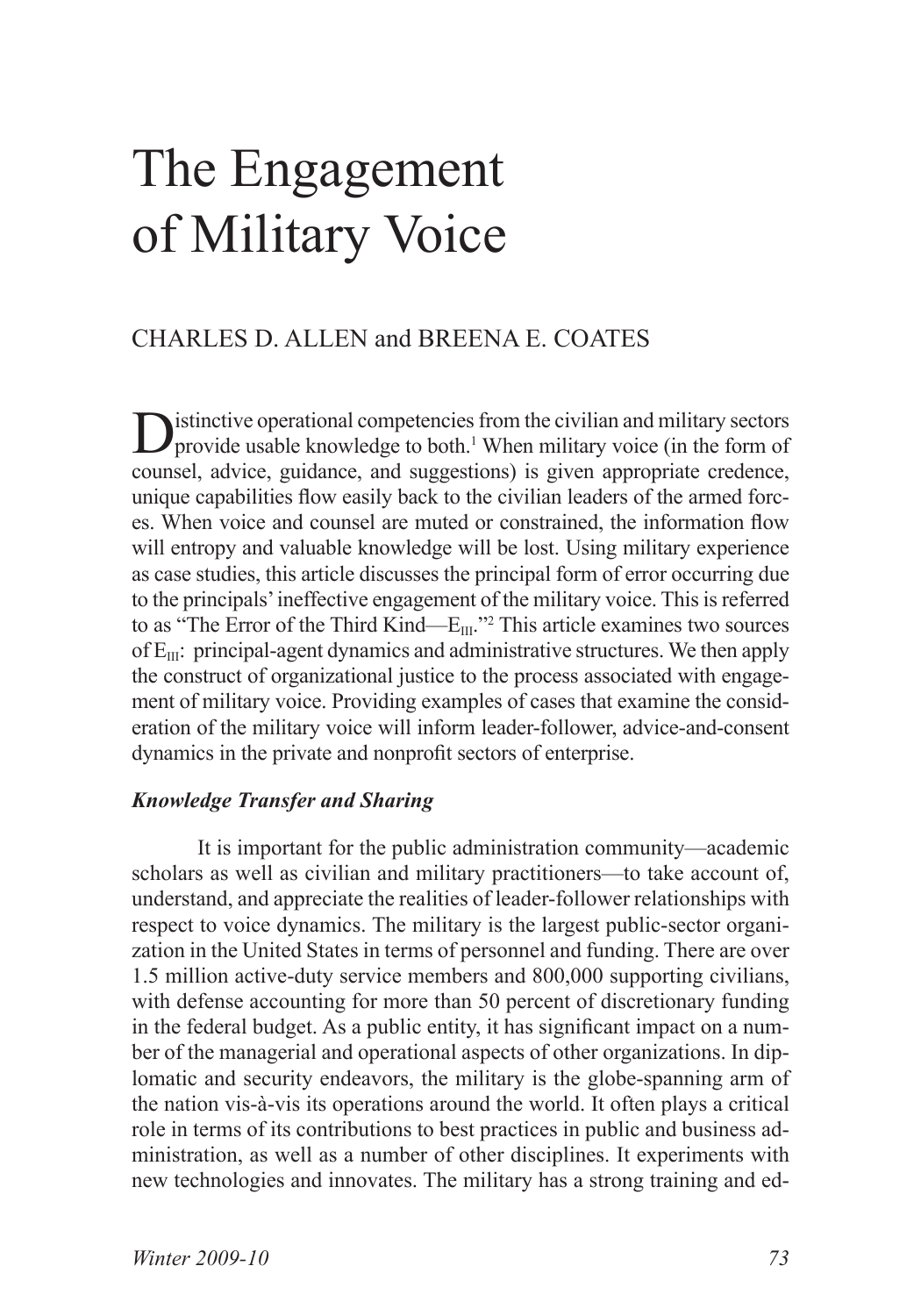ucational component that develops its professional personnel (officers, senior enlisted, and civilians) throughout their careers. The organizations in the military are heavily invested in after-action-reviews (AARs). The AAR tools of the military are arguably among the best of their kind when it comes to "organizational learning."3

The military's distinctive competencies set it apart from ordinary organizations and establish it as unique. From the revised resource-based view of the firm presented by organizational researchers Jay Barney and William Hesterly, the distinctive competencies of valuable, rare, inimitable, and organizationally integrated (VRIO) capabilities of the firm are necessary for competitive advantage.4 Transferring this concept to the military, we see that it has distinctive capabilities unmatched by other organizations. These are:

• Rare and Inimitable Operational and Tactical Planning Expertise: This competency is found in the military's unique ability in technical planning and executing operations. When given an assignment, the military will invariably perform the task with unmatched and inimitable efficiency and effectiveness, which can be challenging for any large organization.<sup>5</sup> This expertise is developed through education and deliberate practice in the application of military force to achieve task, mission, and policy objectives. As noted by civil-military relations scholar James Burk, the military exercises professional jurisdiction "defined by the boundaries of the domain within which expert knowledge is applied" and that is acknowledged by the stakeholders in national defense.<sup>6</sup> The legitimacy of military professionals is derived from development of objective and abstract knowledge for the field of military science. This legitimacy derives from the Constitution and has remained intact for over 200 years.

• Organizationally Integrated Economies of Scope and Scale: The newly restructured brigade combat teams with the supporting units reflect these economies in today's Army. The Modular Force, along with the command and control elements within joint force headquarters, are distinctive organizational structures that create economies of scope by enlarging possibilities without a greater demand for resources. These organizations also create economies of scale in per-unit costs primarily achieved through an exchange in the types of equipment and manpower required for specific deployments and in combat operations. These mobile and reconnecting com-

Colonel (Ret.) Charles D. Allen is Professor of Cultural Science, Department of Command, Leadership, and Management at the US Army War College.

Dr. Breena E. Coates is Chairman of the Department of Management, College of Business and Public Administration at California State University, San Bernardino.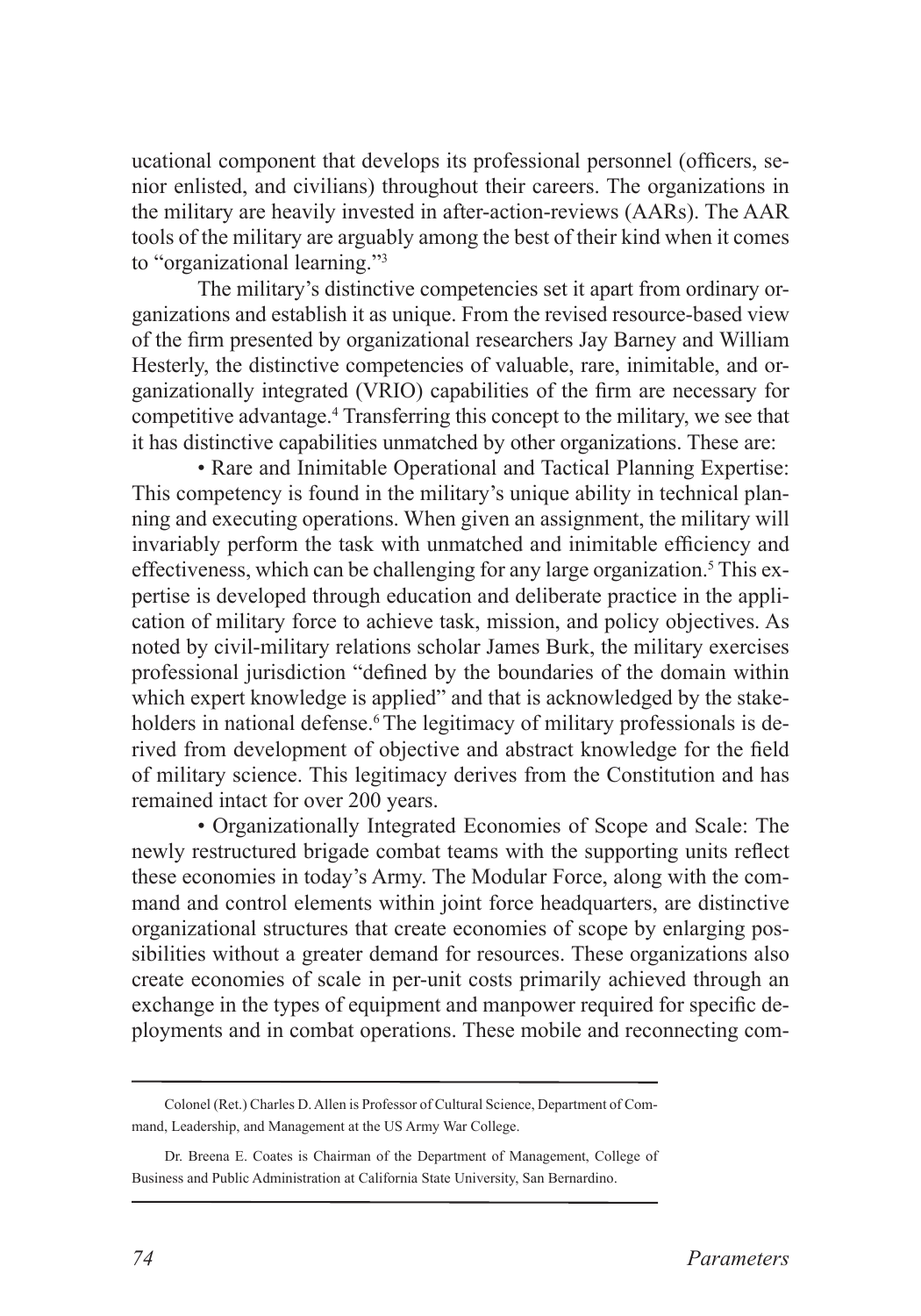plex organizational structures provide lessons for matrix organizations in the corporate and public sectors.

• Inimitable Competitive Advantage: In this instance a distinctive competency of the military lies in its bargaining power over suppliers and buyers that is rare in other militaries and militias. The American military, in general, has the opportunity to access the best research and development (R&D) the world has to offer, resulting in a minimal threat of substitution of products and services.

• The Inimitable Strength of America's SMART Power: The application of R&D in both soft and hard elements of power provides the military an advantage. The soft elements are reflected in the diplomatic strategies of kinship, friendship, cooperation, accommodation, exchange and mutual harvest, and collusion; and are combined with the hard entrepreneurial elements (e.g., science and technological innovations) to provide the public and private domains with additional advantages. The power and prestige of the military to the nation can be captured in the term SMART power.<sup>7</sup>

Some scholars are concerned that these VRIO competencies give the military undue power and influence in the civilian policy formulation process. Israeli scholar Kobi Michael asserts that his military inappropriately led the civilian arm to make choices that eventually determined strategy for Israeli-Palestinian security coordination.8 It is Michael's assessment that when competencies of military leaders are highly valued by their civilian masters, there is a danger of the military filling the vacuum left by ineffective policy development.

It is clear that the military has much to offer in terms of knowledge gained from operations that provide input for the practical aspects of strategic decision-making. Scholars utilize such knowledge to theorize about events that do not necessarily fit into present-day assumptions, thereby creating new realities. Yet, the public administration community has yet to effectively engage, academically or practically, in a direct exchange with its military counterparts. Former Secretary of Defense William Cohen commented on the need for dialogue: "One of the challenges for me is to somehow prevent a chasm from developing between the military and civilian worlds, where the civilian world doesn't fully grasp the mission of the military, and the military doesn't understand why the memories of our citizens and civilian policy-makers are so short, or why the criticism is so quick and so unrelenting."9 In the best tradition of democracy—i.e., many voices—all parties should be invited into open discussions, with the accompanying responsibility that they actively participate in good faith. From such dialogue, *metanoia* or transformative change may well ensue, particularly in the arenas associated with strategic decision-making.10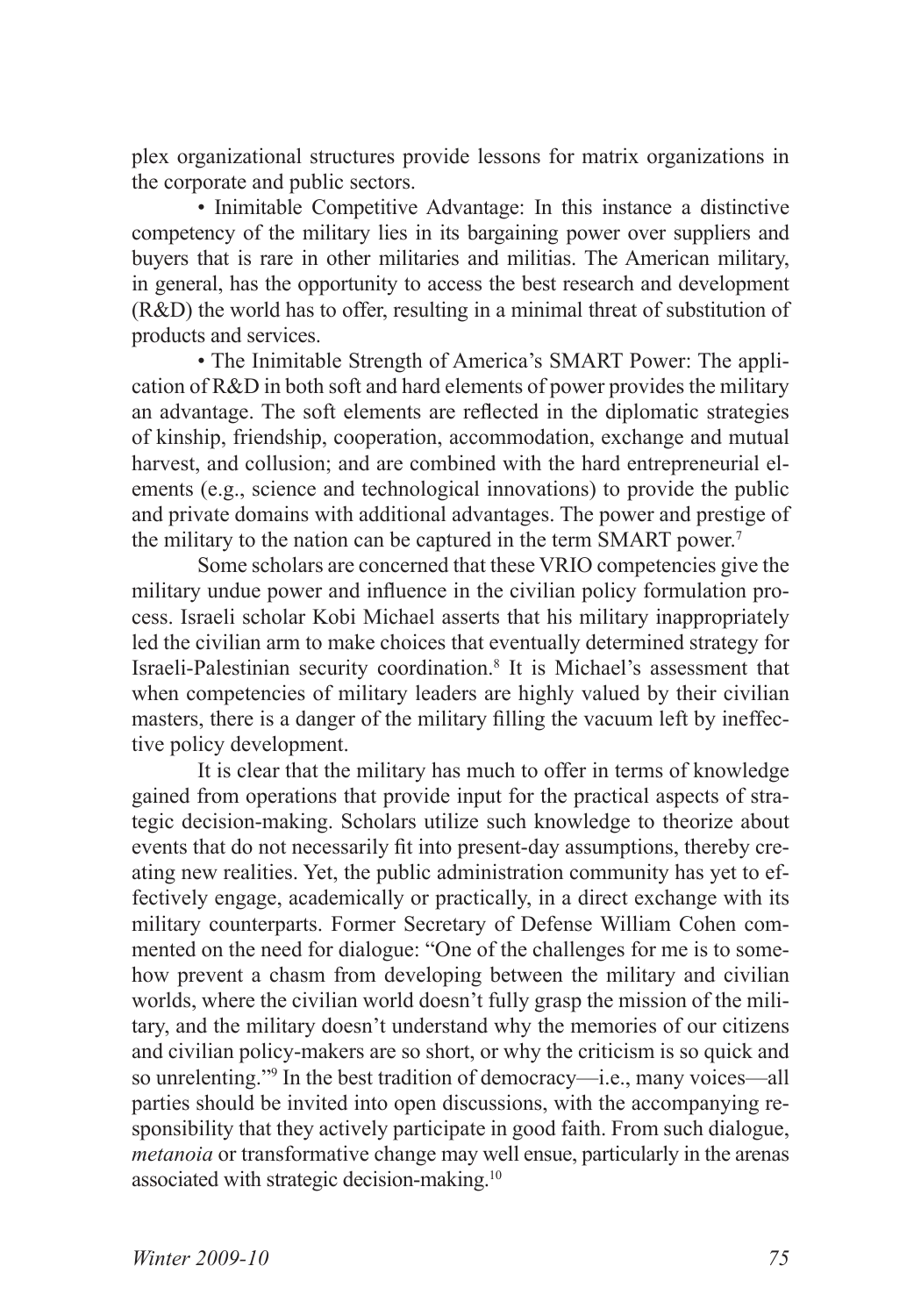As observed by management scholar Peter Drucker, practical knowledge comes first and then theory: "Intellectuals and scholars tend to believe that ideas come first, which then lead to new political, social, economic, psychological realities. This methodology does exist, but it is the exception. As a rule, theory does not precede practice."<sup>11</sup> Theory, for Drucker, was a creature derived from symbiosis of observations from praxis into an approximate blueprint or code for understanding military and foreign relations issues. Hence, it is not far-fetched to say that praxis could be the senior factor of knowledge advancement. Security strategies (or public policies), especially our most formal ones, are in many cases theories of how the world should be; they are abstract codifications, until tested in the field. Building on Drucker, policy-makers in the security arena need to take heed both *ex ante* and *ex post* of military observations and direct experiences. This will provide them with an understanding of how the world is from those who have experienced it and know it intimately as Participant/Observers in local (emic), case-based (idiographic), and hermeneutical conditions. Senior military professionals bring practical, usable knowledge (providing internal validity) in discussions related to national and global public management concerns.

The practical problems of management for military leaders are both different and similar to that of other public administrators. Where they are different lies in the context—from their embedments within a volatile, uncertain, complex, and ambiguous (VUCA) environment. The lessons from VUCA, however, flow back in diverse streams to inform public and private management. Where the challenges of management are similar is that leaders in both the military and the public sector deal with quandaries, dilemmas, puzzles, and paradoxes stemming from principal-agent tensions and organizational structures.

# *Voice in Principal-Agent Dynamics and E<sub>III</sub>*

## *The Principal-Agent Problem*

Viewed through the lens of the principal-agency theory, $12$  the informational asymmetries between civilian leaders in the Department of Defense (DOD), Department of State (DOS), and Congress (the principals), and senior military professionals on the Joint Chiefs of Staff and within combatant commands (the agents) can be examined and understood. The interests of the two entities never completely overlap. The principal has access to a wider and more global ambit of information on national security, while the agent has deeper, more specialized knowledge of the application of military force. Conversely, there is limited knowledge and expertise in the integration of other elements of national power. Each knowledge set has its own ideological ar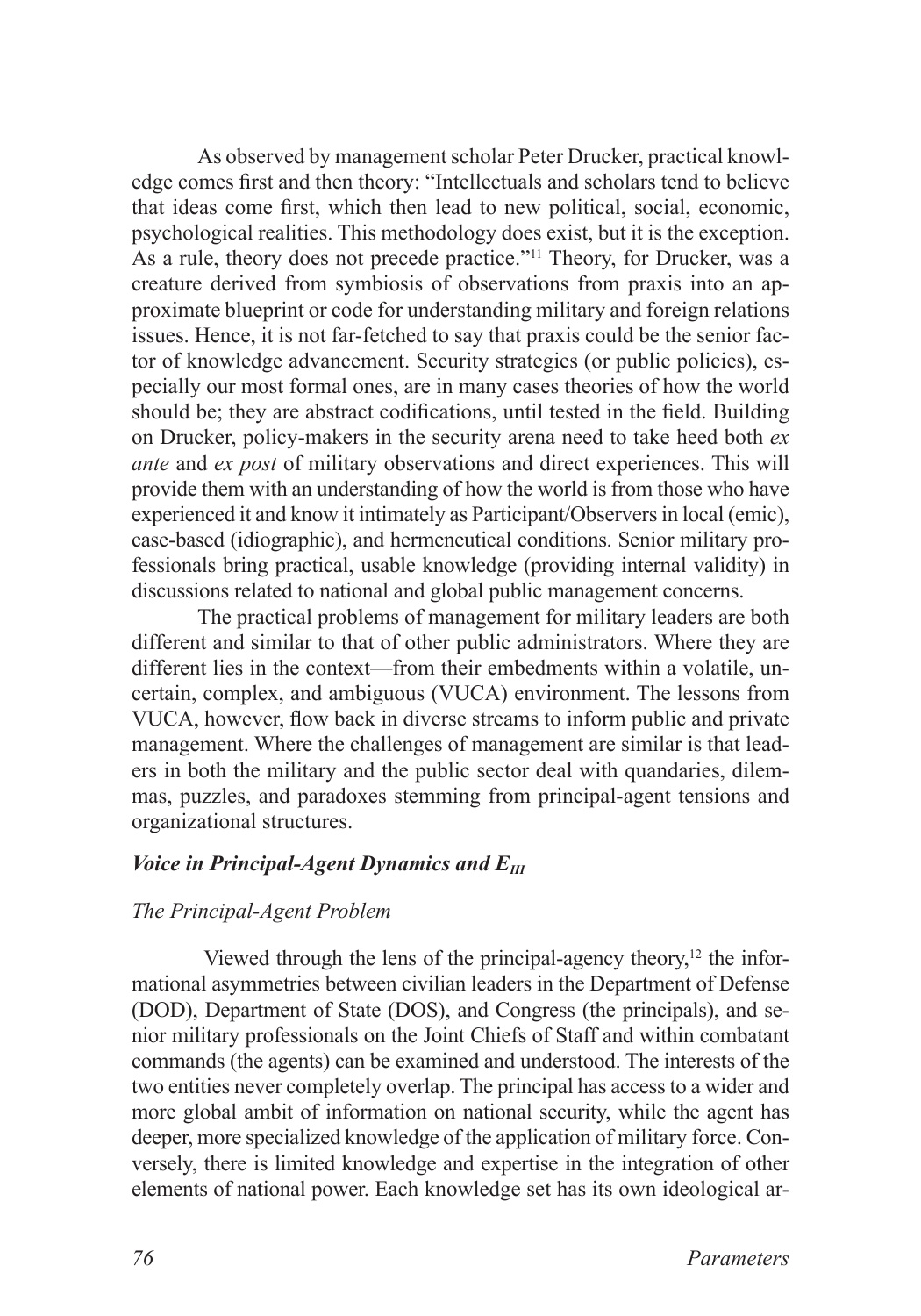rangements. It is not uncommon for one group to create unnecessary agency costs associated with resource consumption due to disconnects between the worldviews. The need for power, described as N-pow by David Mc-Clelland,13 explains how agents may create situations of excessive resource consumption for their own power maximization. Such manifestations often exist in weapon procurement programs as portrayed in the comedic tale of the Bradley Fighting Vehicle in the film, *Pentagon Wars*. The principal may also wish to impose his will and maximize power for socio-political reasons or simply because of hubris, as was the case with a number of former Secretaries of Defense. This article will examine the asymmetries in the civilmilitary relationship. While it is not realistic to completely eliminate agency conflicts, given the nature and importance of the civilian military relationship, the exchange and acceptance of usable knowledge remain paramount.

#### *EIII and the Principal Agent Issue*

A central issue in problem structuring is how well structure correlates to the original problematic situation. Because of the complex nature of the public sector, particularly within DOD and DOS, there are quandaries, conundrums, and other problematic situations, for which no single solution suffices. In other words, as systems theorist Russell Ackoff has argued, these problematic situations are composed of systems of interdependent complexities which he calls "messes."14 Also known as "an ill-structured problem"15 or "wicked problem,"16 they represent a complex problem with many actors and problematic conditions—often in conflict with one another. Public policy scholars Ian Mitroff and Frederick Betz observed that conceptual structures indicate a strong dedication by a particular decisionmaker or policy adviser to a particular conceptualization of reality.<sup>17</sup> It is at this juncture that there may be a strategic disconnect between the views of the advice giver and policy decision-maker. As shown by decision theorist Howard Raiffa, an intense dedication to a particular ideology by one or the other party results in error—the Error of the Third Kind  $(E_{III})$ .<sup>18</sup> Raiffa notes that the analyst commits this type of error by providing an incorrect substantive representation of a problem when required to provide the correct one, or the decision-maker may reject the correct problem structure, for his or her own preferred ideology. Thus, says Raiffa, "Practitioners all too often make errors of a third kind: solving the wrong problem."19

#### *Does EIII Relate to the Principal-Agent Issue?*

In the dynamics of civil-military relations, examples of  $E_{III}$  abound and their impacts are substantial. In our exploration of military voice, we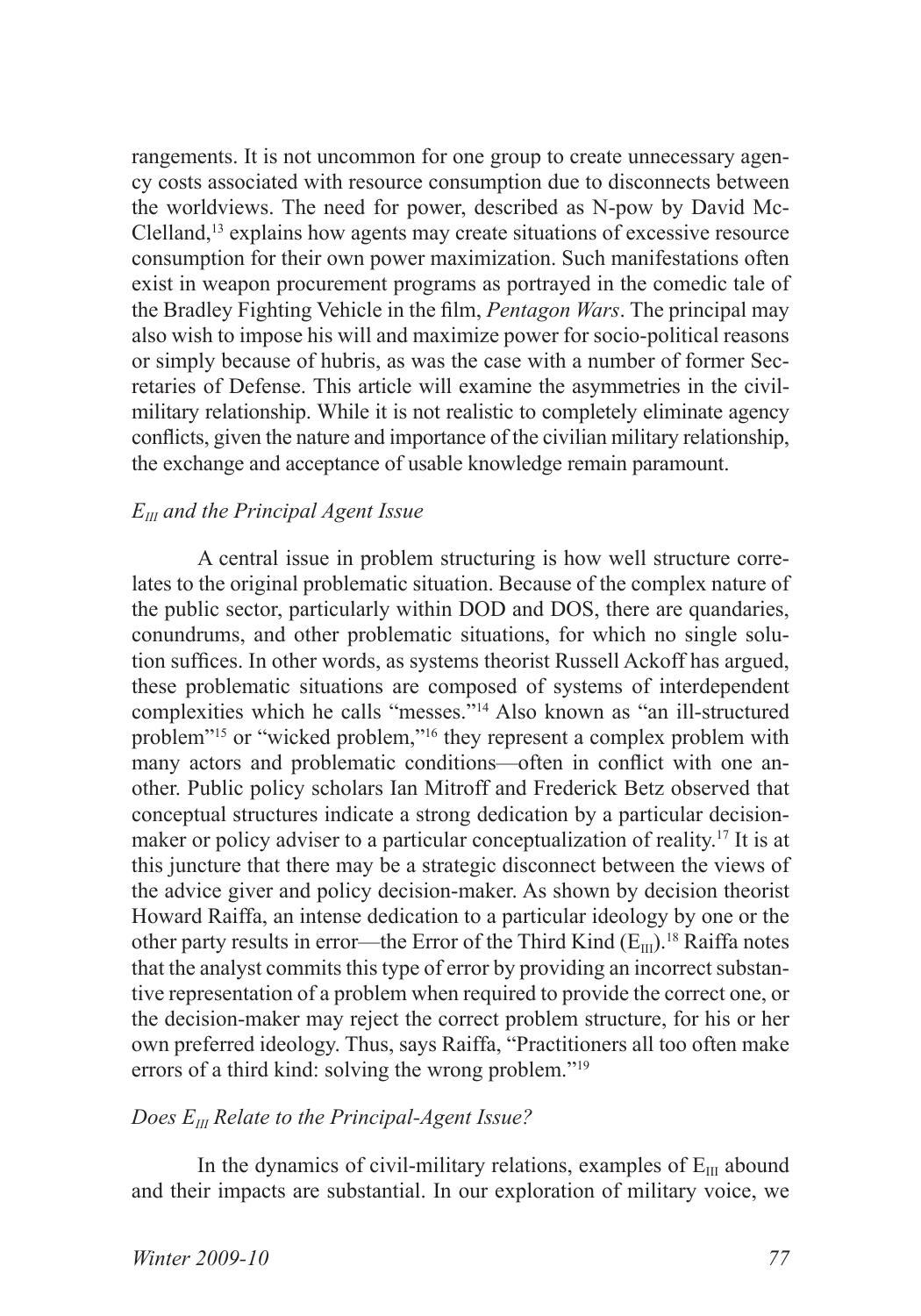offer two manifestations of  $E_{III}$ —subsets that we term  $E_{IIa}$  and  $E_{IIIb}$  in the principal-agent relationship. The first type of error,  $E_{IIIa}$ , occurs when the military agent takes advantage of the information asymmetry, refrains from providing advice or imperfectly offers voice, and pursues actions that are not aligned with the strategic direction of the civilian leaders (principals). This type of error can happen when laissez-faire leadership is exercised by the civilian principal or when a powerful, self-interested military agent is involved. An example of  $E_{IIa}$  with powerful military leaders and inattentive civilians took place during the British Mesopotamian Campaign of 1914-16.20 With the outbreak of hostilities during World War I, the British deployed forces on the Arabian Peninsula to protect strategically important oil fields. The military commander experienced a series of tactical successes that eventually evolved into a campaign to seize Baghdad. That campaign was not part of the Allied or British strategic intent for the conflict and resulted in a significant defeat at Kut-el-Amara. The defeat required a strategic commitment to rescue the British forces, resulting in more than 23,000 casualties. The military commander's actions at the lower levels of command to take advantage of tactical successes solved the wrong problem, forcing civilian leaders to become more involved in military operations and the development of strategic plans for the region.

The second error,  $E_{\text{IIIb}}$ , occurs when the civilian principal directs by fiat, omitting any exchange of information. In this case, policy is determined without discourse with military professionals. Although military advice may be proffered, instead the ideology of the civilian leader is used, resulting in E<sub>IIIb</sub>. H. R. McMasters provided such a case study in *Dereliction of Duty*, when he examined how President Lyndon Johnson and Defense Secretary Robert McNamara co-opted the Joint Chiefs of Staff during the Vietnam War.<sup>21</sup> The problem as seen by Johnson was to keep Vietnam off the political landscape in an effort to protect his Great Society initiatives. McNamara reportedly prevented the hard advice from the Joint Chiefs, along with any forecasts related to the scale of resources required, from reaching Johnson. In this case, the information asymmetries of the agents—the military leaders—were evident. It is conjecture that if Johnson had been receptive and engaged in legitimate discourse with the Joint Chiefs that different decisions regarding America's role in Vietnam may have been made. When there is a lack of exchange between the civilian principal and the military agent, the military voice is not available to inform policy formulation and strategic decisions. Without this professional voice,  $E_{\text{IIIb}}$  occurs and the strategic impact can be significant. A manifestation of this type of error was the result of micro-management of the war effort when the President and Secretary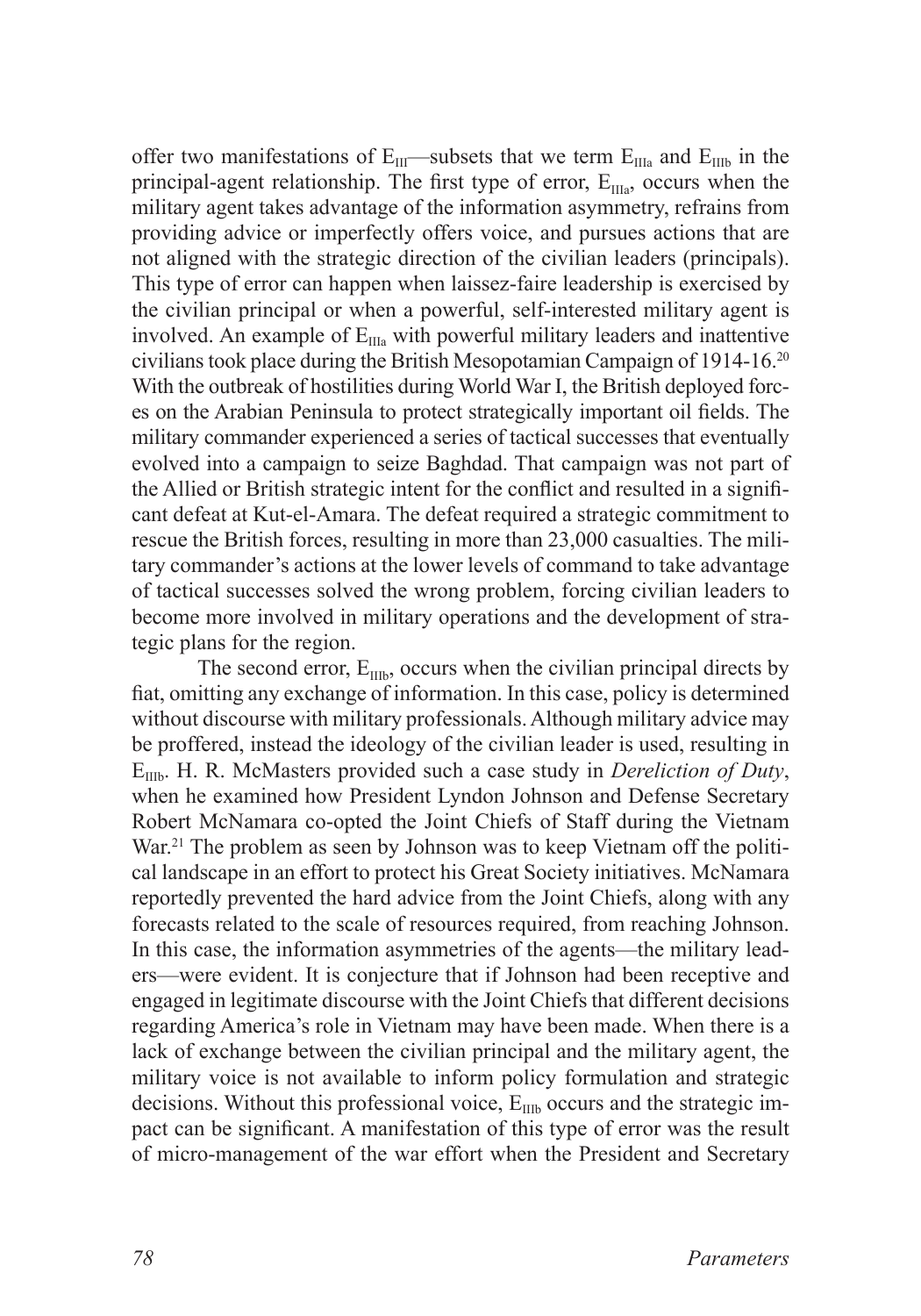of Defense assumed roles more appropriate for military professionals—the planning and execution of tactical and operational missions.

Eliot Cohen in his book *Supreme Command* offers four case studies of wartime heads of state (Abraham Lincoln, Georges Clemenceau, Winston Churchill, and David Ben-Gurion) and their relationships with senior military commanders.22 Lincoln's struggle to hold the Union together and Ben-Gurion's devotion to the survival of Israel were inherently ill-structured, complex situations. These leaders were provided with military advice that was not supportive of their visions. Lincoln's generals sought reconciliation with their Confederate brothers in the American Civil War, and Ben-Gurion's generals were willing to sacrifice Jerusalem in the 1948 Arab-Israeli War. The military leaders focused on tactical and operational problems not connected to achieving the strategic goals of the civilian leadership. Focusing on tactical problems that were not supportive of the strategic vision is an excellent example of  $E_{III}$  decisions by military leaders. In each of these cases, the civilian leaders engaged the military commanders to communicate their strategic intent. The military commanders were given their voice, advice was acknowledged and considered, and then civilian leaders decided on a different strategy. When civilian principal-leaders monitored their military agents to ensure compliance with the selected strategy, it effectively vaccinated against  $E_{\text{IIa}}$ .

#### *Administrative Structures, Conscience, Voice, and E<sub>III</sub>*

Administrative structures and institutions determine the differentiation of roles and responsibilities of principals and agents, both to the organization as a whole and to each other. Political scientist Risa Brooks has argued that administrative processes within which civil-military dynamics are played out are fraught with tensions between politics and administration.23 A number of dilemmas arise from these demands of structure and the political nature of civil-military relations. First, there is the dilemma of administrative accountability and subordination, in which principals and agents experience tensions in their duties, obligations, and loyalties. In the military sector, these conflicts are purposefully built into the accountability structure by the Constitution as a requirement of the principles of democracy. Nowhere is this tension more apparent than that faced between the Joint Chiefs of Staff and their reporting chain, which is to the President; his designee, the Secretary of Defense; and the Houses of Congress. While the first principle is military subordination to civilian control, the nature of the civilian-military relationship often requires senior military officers to serve their civilian leaders and the nation, by providing advice that may not complete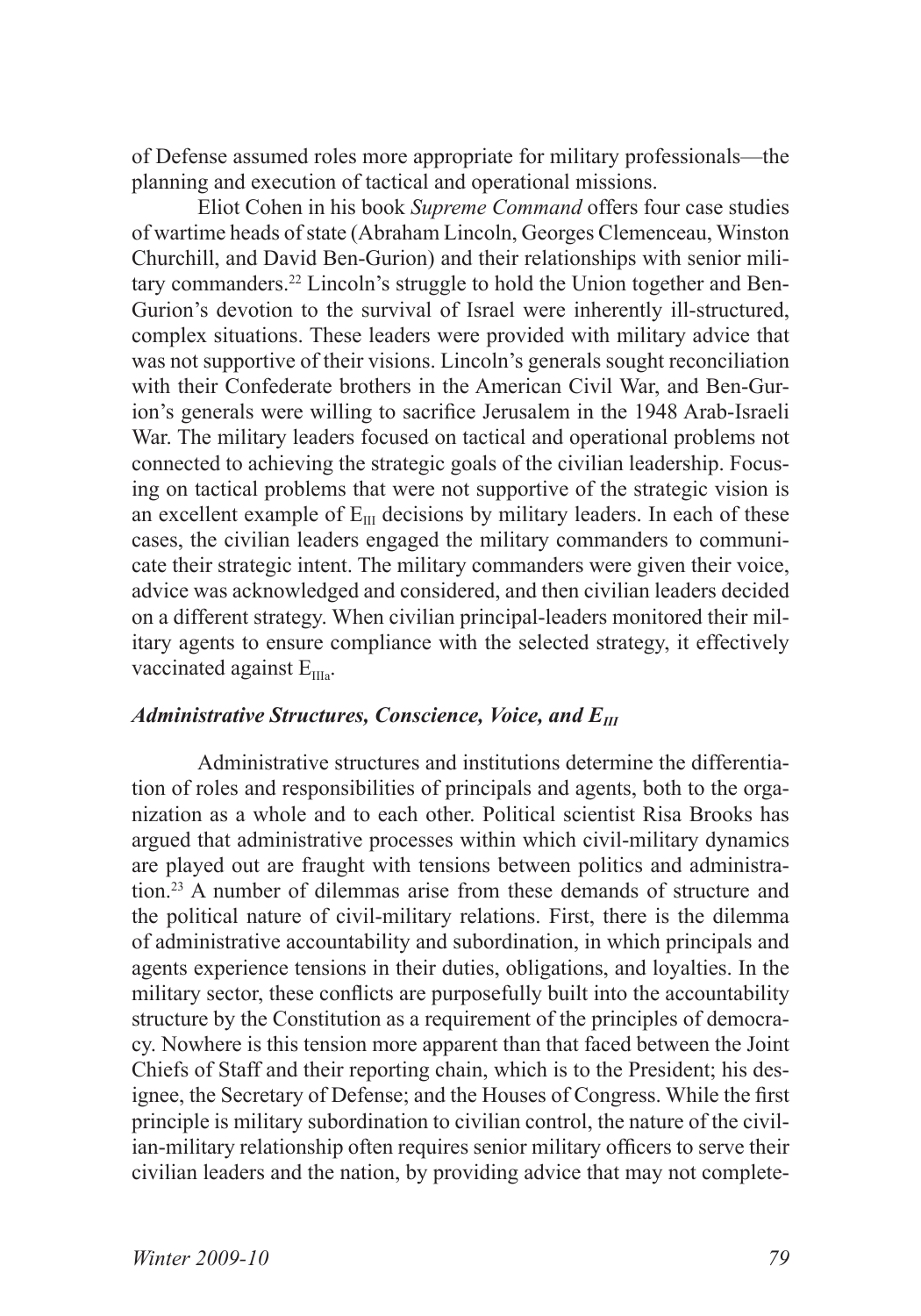ly align with existent policy. Tension is inherent in this relationship, especially when the principal does not defer his favored ideology to the counsel of a more experienced adviser. This was often the case with Secretary of Defense Donald Rumsfeld's leadership of DOD; there were numerous disagreements between him and his senior military advisers.<sup>24</sup> A specific case that has reached legendary stature within the military occurred when Army Chief of Staff General Eric Shinseki was pressed during congressional testimony regarding the number of soldiers that would be needed during postcombat operations in Iraq. Shinseki's "several hundred thousand" reply was summarily dismissed by Rumsfeld erroneously, as events have played out. Experience has revealed that managing the peace in Iraq was much more involved than civilian decision-makers had initially foreseen.<sup>25</sup> At this level of policy analysis and decision-making the principal is required to recognize who should lead and who should follow, i.e., the roles of "influencer" and "deferrer" are not easily separated or defined.<sup>26</sup> They flow from one to the other. As former Speaker of the House of Representatives Sam Rayburn once observed, "You cannot be a leader, and ask other people to follow you, unless you know how to follow too."27 Not being cognizant of this relationship will in all likelihood lead to a decision-making error.

Second is the issue of the dictates of conscience stemming from personal values, beliefs, and standards. In a democratic society such as the United States, there is the moral responsibility of "many hands,"28 i.e., conscience and moral beliefs of key agents in decision-making practices. In this relationship, a conflict between exit, voice, and loyalty inevitably prevails. Economist Albert Hirschman provided these general tenets for consideration, and we can overlay the military experience on them for the purpose of examination.29 In the military it is accepted that loyalty is instilled from the beginning of an officer's career. Likewise they have invested a great deal in their initial acceptance and continuation in the profession. Related to this investment is the high cost for any "defection" or exit. In terms of voice, two theories prevail. On one side, "defection" in the form of dissenting voice is viewed as treason or disloyalty, even after the officer has retired from service. The antithesis to this position is that the dissenting voice may be viewed as an expression of loyalty to the Constitution and the American society. These dilemmas of conscience, obligation to duty, responsibility to the profession, and accountability to the Constitution have proved to be issues invoking tremendous consternation for members of the military profession, especially at the higher levels of command. While the Joint Chiefs of Staff did not reveal the extent of their internal discussions with Secretary of Defense Rumsfeld related to the strategy for combating the Global War on Terrorism, other leader voices were heard. A series of revelations by retired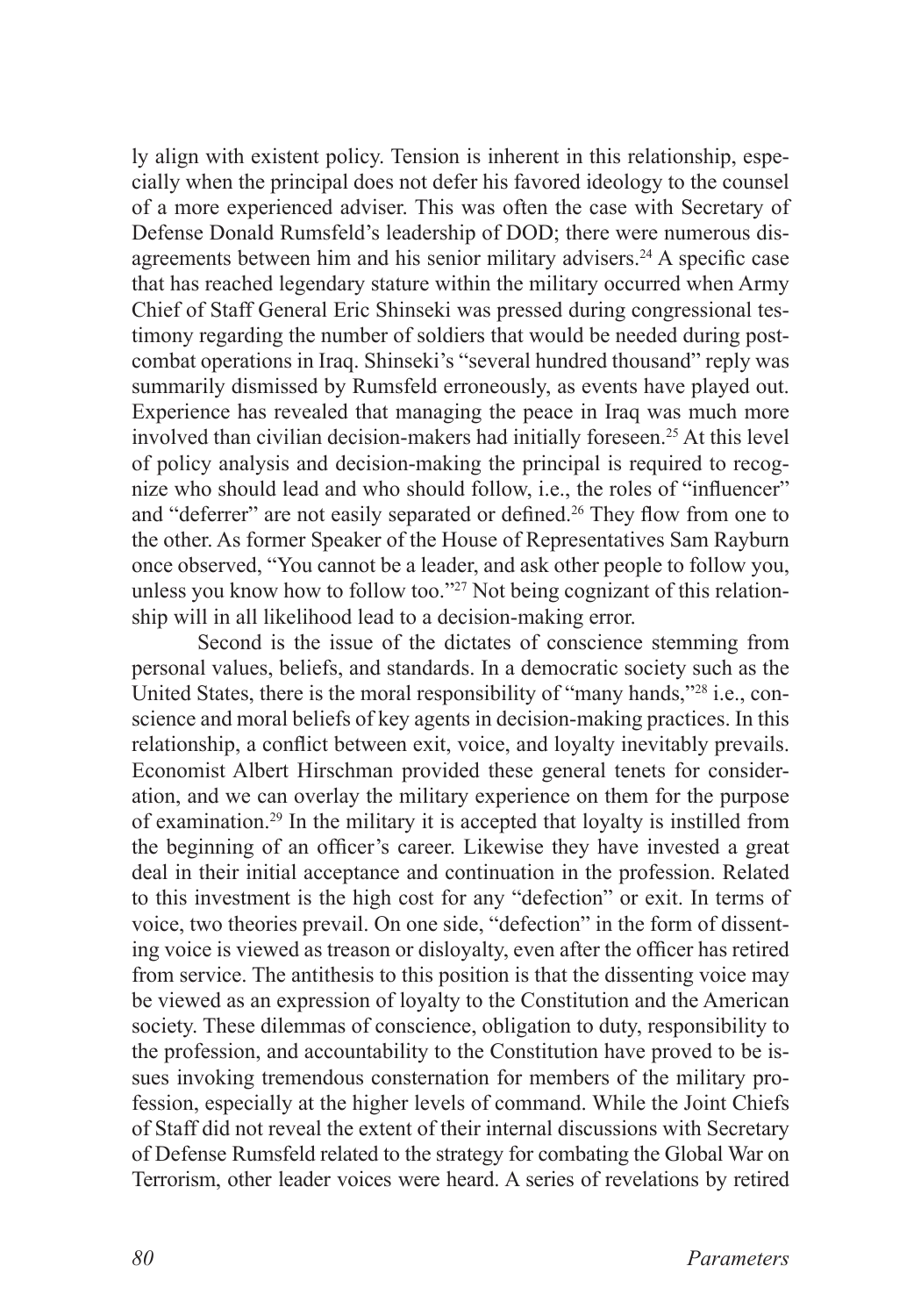military officers captured the attention of American society in what was to be known as the "Revolt of the Generals."30 In the following section on organizational justice, we examine the dilemmas of administrative accountability and of conscience and the impact military voice has in the principal-agent relationship, and how this relationship can be related to an Error of the Third Kind.

#### *Organizational Justice, Voice, and*  $E_{III}$

The lack of consideration of professional voice in military decisionmaking creates a strong perception of organizational injustice and a lack of fairness in the minds of military commanders. It also contributes to the  $E_{\text{m}}$  problem. For example, in "The Revolt of the Generals," two retired major generals, former division commanders, expressed consternation with the Defense Secretary's dismissal of military advice and honest dissent. In their opinion, it was this lack of an appreciation for the military voice that led to bad decisions in Iraq, or an Error of the Third Kind. Organizational justice is a complex construct involving three embedded concepts.31 In Figure 1 below,  $\rm{OJ}_a$  denotes procedural justice;  $\rm{OJ}_b$  distributive justice; and  $\rm{OJ}_c$  interactional justice. The figure also reflects the relationship of these concepts to  $E_{\text{m}}$ . The diagram explains perceptions of many military commanders regarding:

• Procedural justice; the fairness of procedures that permit real participation and teamwork between principals and agents.

• Distributive justice; the neutrality of the distribution of resources and evaluation of outcomes between principals and agents, i.e., the attention and fairness shown by principals to agents' voices.

• Interactional justice; the impartiality in judgment of organizational interactions made by the principals with regard to their own ideologies and advice given by agents.



Figure 1. Organizational Justice and  $E_{III}$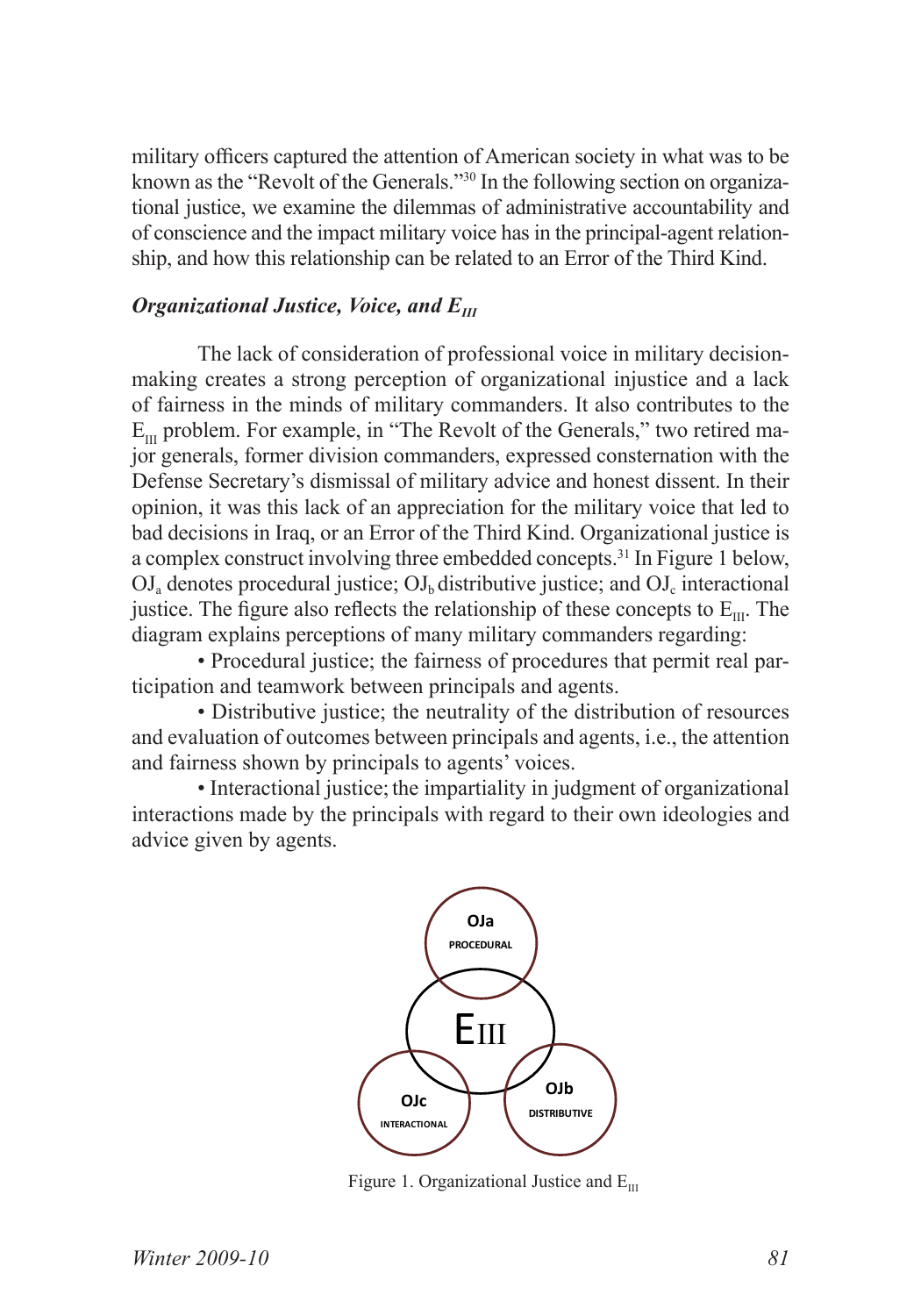Of the organizational justice concepts, perhaps the most important for military professionals is procedural justice. That military voice is heard is a value, as well as a concern, for military officers. A positive case of procedural justice,  $O_{a}$ , occurred during World War II within the iconic principal-agent relationship between President Franklin D. Roosevelt and Army Chief of Staff General George C. Marshall.<sup>32</sup> While Marshall was his most trusted military adviser—Roosevelt stated he could not "sleep at ease" with Marshall outside of Washington—Pulitzer Prize-winning historian Rick Atkinson documents numerous occasions when FDR's executive direction ran counter to the military's professional advice.<sup>33</sup> A classic example was the decision to employ US forces in North Africa rather than conduct cross-Channel operations into Europe in 1942. Through it all, there was a healthy discourse where President Roosevelt received the benefit of General Marshall's considered professional judgment and made strategic decisions with the "bigger picture" in mind. Marshall as the dutiful agent ensured the decisions were forwarded and that the appropriate planning and resources were applied.

If the FDR-Marshall relationship is the exemplar of  $O_{a}$ , then the antithesis would be the relationship between Secretary Rumsfeld and his generals. In both eras, the nation had been attacked and was preparing for a "global" war. In Rumsfeld's Pentagon, officers complained "their best advice is being disregarded" and that the Secretary was "eager to slap down officers with decades of distinguished service."34 In the latter case, military voice was not perceived to be given its due, resulting in a disaffection of support of the Secretary—the civilian principal. As captured in organizational literature, senior military professionals were faced with choices of "exit, voice, or loyalty."35 While the professional military officers continued to be "loyal," the instances of dissenting "voice" by those who took their "exit" in the form of retirement from military service garnered the attention of American society.

From legal precedents regarding institutional obligations, there evolves a notion of the obligation of the organization, and the expectation of its constituents to view the job as a "property right" of organizational participants. This is a belief that is known in practice but has been largely ignored in the behavioral sciences and management literature.<sup>36</sup> In analyzing the elements of this property "right," one can readily argue that high-level participants in organizations (such as senior military commanders) are actually partners of the institution.37 As such, they have the right and obligation to express their voice on issues where they have professional knowledge and expertise. The other partner in the equation, the civilian bosses, have a concurrent obligation to pay close attention to such advice, even if it contradicts a particular ideology of the leader. Not to do so violates one or more principles of orga-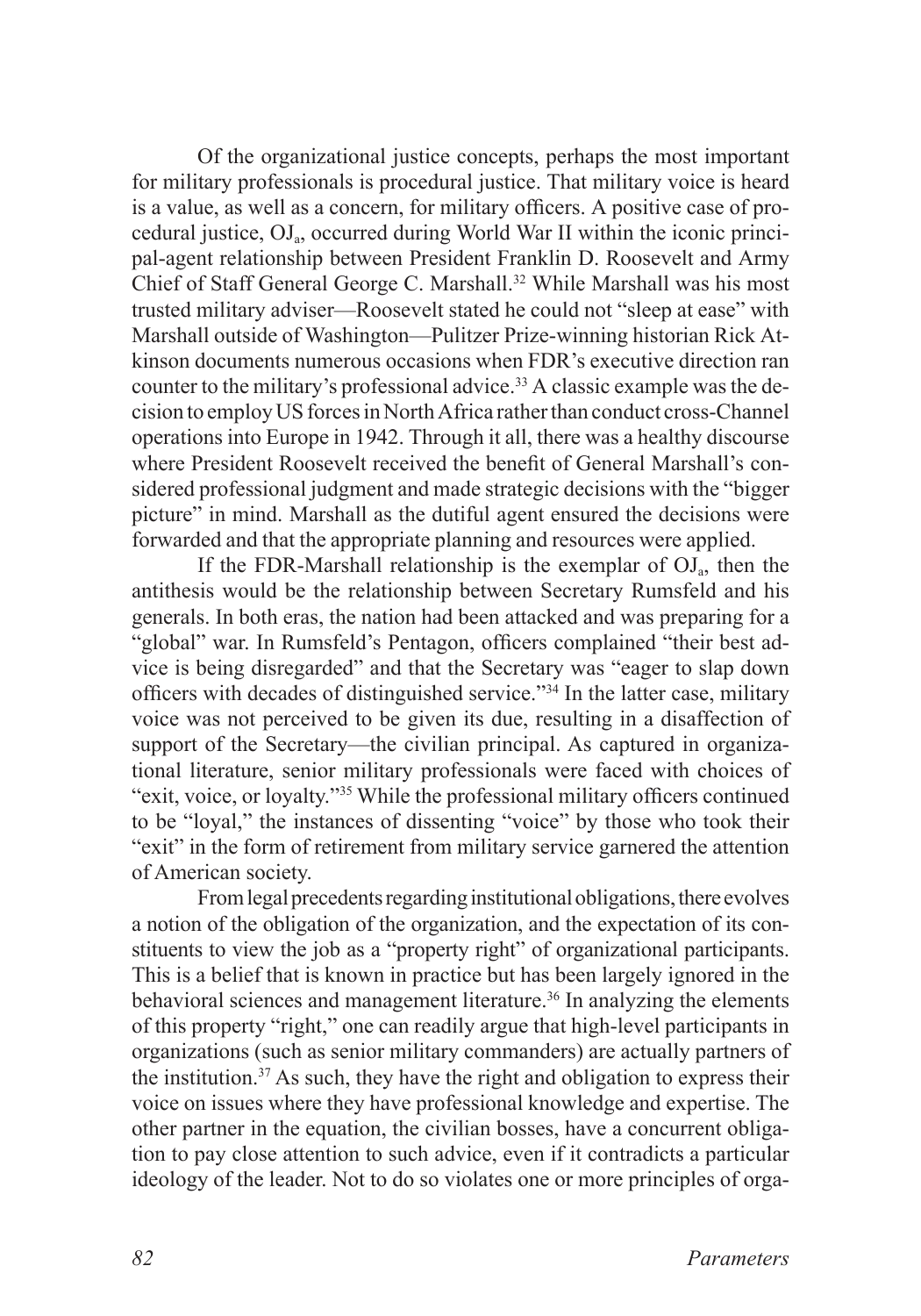*The military has much to offer in terms of knowledge gained from operations that provide input for the practical aspects of strategic decision-making.*

nizational justice (procedural, distributive, and interactional). When leaders ignore, take-for-granted, or overlook their partners' professional expertise and make unilateral decision-making and errors of cognition, then adverse results such as  $E_{III}$  can ensue, even when no injustice was intended.<sup>38</sup>

The organizational justice constructs are informative in the examination of contemporary events where the military voice was appropriately offered and engaged. Specific cases are the strategic decisions for Iraq in 2006 and for Afghanistan in 2009 made by US principals. Two *Washington Post* journalists, Tom Ricks in *The Gamble* and Bob Woodward in *The War Within*, provide accounts of how the "clear-hold-build" strategy for Iraq emerged through a process that included the engagement of military voice. Their separate accounts explored the disconnect between two specific fields of thought. The strategy of US Central Command's General John Abizaid, endorsed by Defense Secretary Rumsfeld, was to reduce US military presence and transition as quickly as possible to Iraqi security forces. That strategy was balanced against the concepts that evolved from the successful measures taken by then-Colonel H. R. McMaster's 3rd Armored Cavalry Regiment in Tal Afar and developed further by the commander of Multi-National Corps-Iraq, Lieutenant General Ray Odierno. That latter strategy required an increase of military forces with a "surge" to establish security and stability before turning responsibility over to Iraqi forces.

The fact that a debate on the strategic direction occurred, allowing for conflicting and dissenting points of view, is characteristic of procedural justice  $(OJ_a)$ . Senior military officers—theater and operational commanders as well as the Joint Chiefs of Staff—were engaged in a discourse with the goal of developing a winning strategy. The military as an institution supported the process and the outcome as just. Advocates of the former strategy had their "voice" and the opportunity to exercise "loyalty." Secretary Rumsfeld resigned following the 2006 mid-term elections. General Abizaid retired after a full command tour (and is still held in high regard), and the Multi-National Forces-Iraq commander, General George Casey, was appointed as the Army Chief of Staff. General Casey would later reflect that he suffered from a disconnect from the strategic intent of senior civilian leaders, especially President George W. Bush. While it is too soon to tell if the success attributed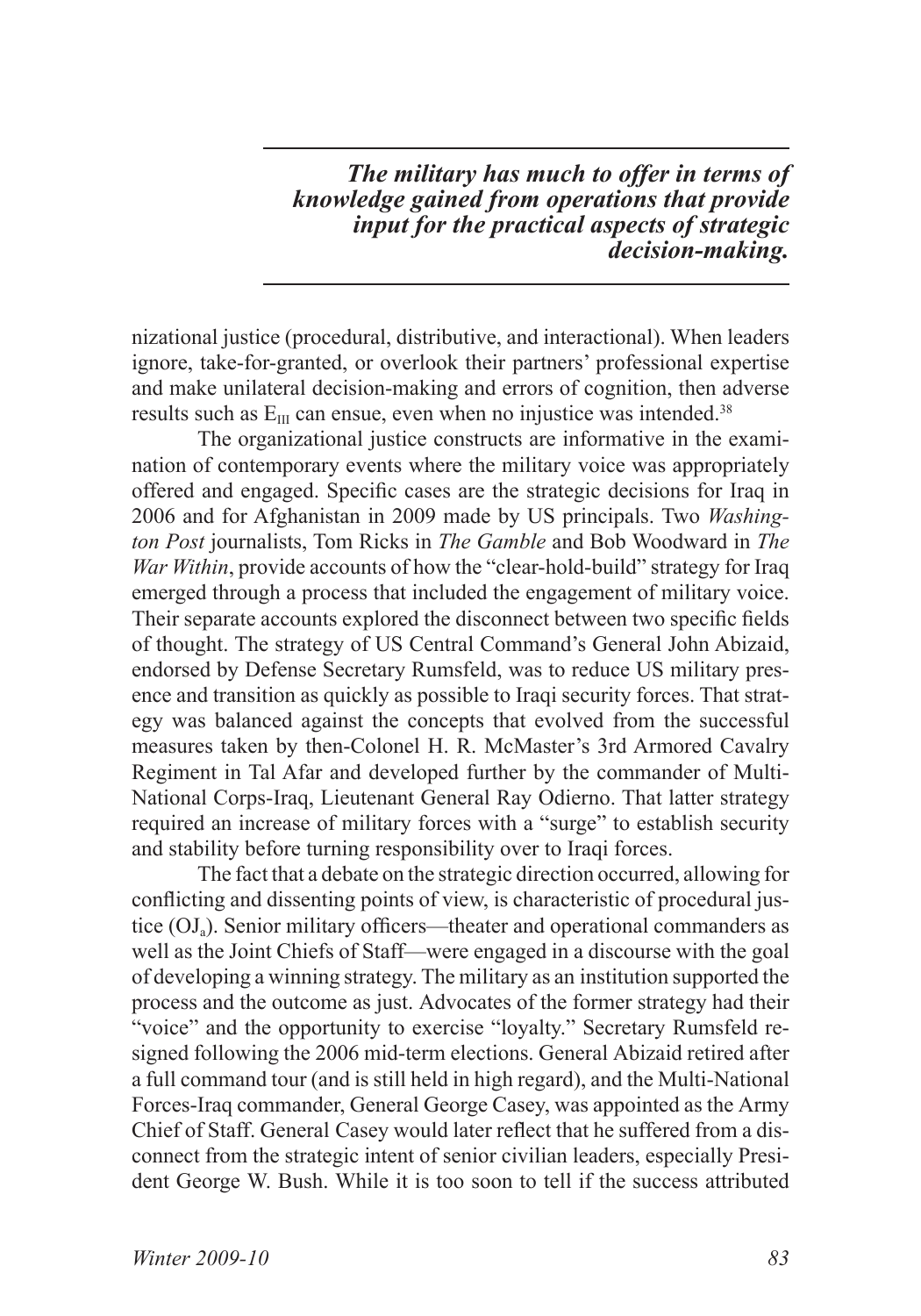to the surge in Iraq is sustainable, it is clear that engagement of the military voice resulted in a more effective strategy, at least in the short-term.

With regard to Afghanistan, a new President and Defense Secretary faced a challenge of divining a successful strategy for the "necessary war." Prior to his inauguration, President Barack Obama conferred with senior military officers on the way ahead in Afghanistan. After a preliminary review, he essentially revalidated the strategic goals and concepts from the previous administration, and in March of 2009 "Strategy for Victory in Afghanistan" was published. The spring of 2009, however, witnessed the resurgence of the Taliban, challenges from within the Afghan government, and unacceptable numbers of Afghan civilian casualties attributed to US combat actions. When pressed on a perceived lack of results, the commander of US and NATO forces in Afghanistan, General David McKiernan, provided a candid assessment and numerous recommendations to Secretary of Defense Robert Gates during his visit to the theater in May 2009. General McKiernan exercised his "voice" based upon his professional judgment. He would later refuse to quietly "exit" via retirement and was subsequently forced to resign. While civilian control is a bedrock precept for America's military, the Army as an institution was taken aback by the abrupt dismissal of General McKiernan, with many viewing this event as a challenge to procedural  $(OJ_a)$  and interactional  $(OJ_c)$  justice.

The appointment of General Stanley McChrystal as commander of International Security Forces, Afghanistan, replacing General McKiernan, led to new assessment and recommendations for revision of the strategy executed in Afghanistan. When the McChrystal report was leaked by Bob Woodward in *The Washington Post*, some pundits suggested that this act was a tactic by the military to force the administration principals to accept the recommendations of its military agent. Certainly, those professionals within the military viewed this leak of information as an inappropriate use of military voice if it arose from lack of confidence in organizational justice.

As the process for determining a "new" strategy for Afghanistan unfolded, the American public witnessed a vigorous discussion and debate leading to the integration of the other elements of national power in consonance with the military effort. It is apparent that while the military recommendations were not totally implemented (e.g., providing 30,000 of the 40,000 requested forces), a comprehensive government approach was used to develop a "clear, hold, build, transition" strategy. As with Iraq, military voice was appropriately considered and made a major contribution to the strategic decision-making process. That process was accepted as just by military agents in support of civilian principals.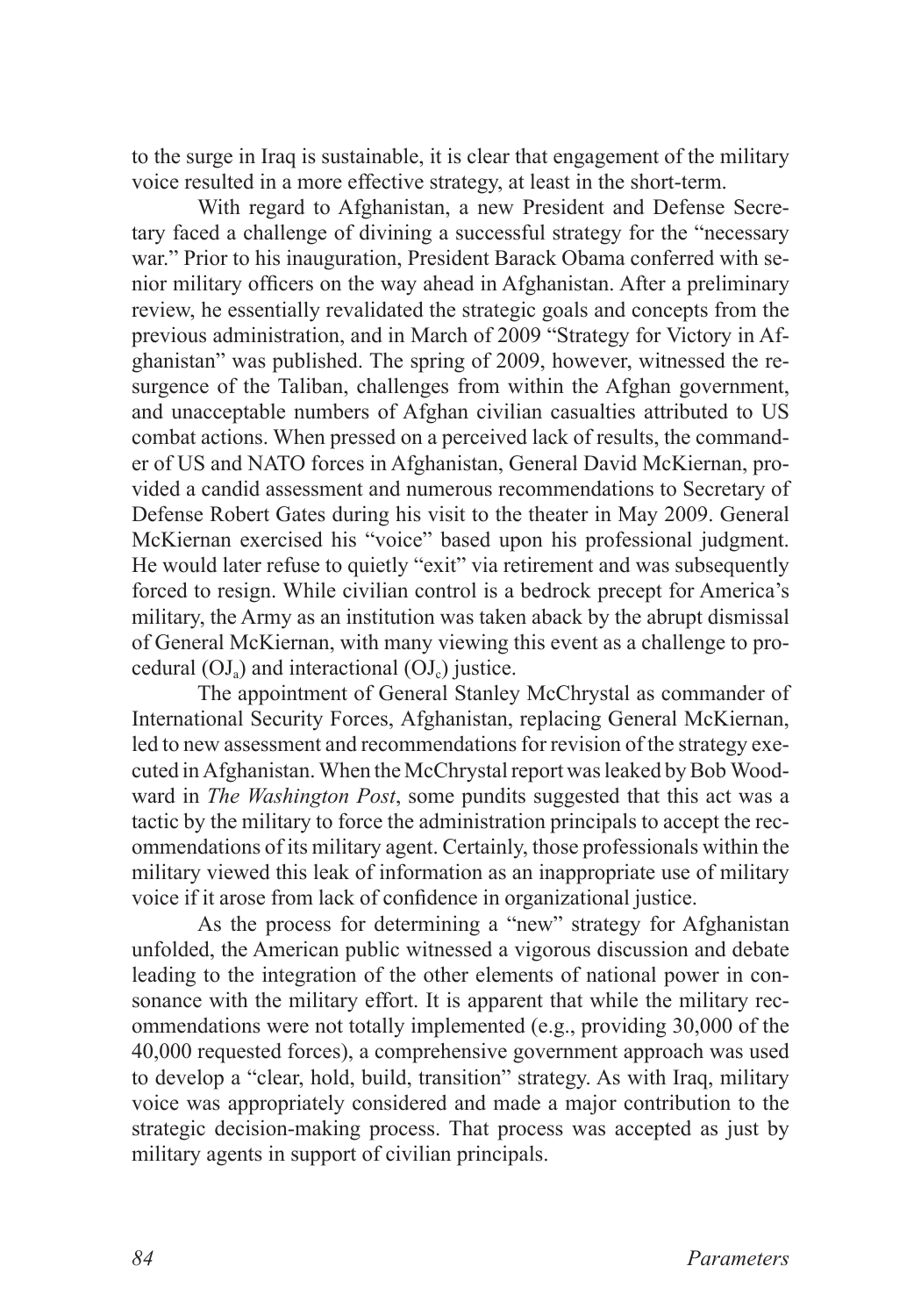#### *Conclusion*

Distinctive operational competencies from the civilian and military sectors create useful synergies. When military voice is given appropriate credence VRIO can flow easily back to the civilian principals. When voice and counsel are muted or constrained, however, then the advice systems entropy, mainly due to a perception of organizational injustice by military leaders, and valuable knowledge and expertise can be lost. Using the military enterprise as case studies, we examined the principal-agent relationship, and how administrative structures and dictates of conscience can change how voice influences decision-making, or in some cases cause an error. We highlighted the principal form of error, known as "The Error of the Third Kind  $(E_{III})$ ," and the role that it played with disregard of military voice. We offer two sources of  $E_{\text{III}}$  for strategic decision-making:

- Principal-agent dynamics.
- Administrative structures.

In the national security community, discourse is essential. Military officers have distinctive competencies in their professional jurisdiction. As partners in the principal-agent relationship, it is critical that the voice of military professionals be offered, heard, and considered by the civilian principals in the decision-making process. Failure to consider military voice can lead to violation of organizational justice and may even lead to dysfunction, perceptions of injustice, and "Errors of the Third Kind." Understanding these cases of error, especially those where there was indifference to military voice, can help inform leader-follower, advice-and-consent dynamics not only in the military but also in the private and nonprofit sectors of enterprise.

#### **NOTES**

An earlier version of this paper was presented at the International Biennial Conference of the Inter-University Seminar on Armed Forces and Society, 23 October 2009 in Chicago, Illinois.

1. A competence is a bundle representing how organizational resources are turned into capabilities. A distinctive competency is one that provides unique strategic competitive advantage.

2. Ian Mitroff and Tom Featheringham, "On Systemic Problem Solving and the Error of the Third Kind," *Behavioral Science*, 19 (November 1974), 383-93.

3. See Peter M. Senge, *The Fifth Discipline: The Art and Practice of the Learning Organization* (New York: Doubleday Publishers, 1990) for concepts of learning organization. For AARs, see Marilyn Darling, Charles Parry, and Joseph Moore, "Learning in the Thick of It," *Harvard Business Review*, 83 (July/August 2005).

4. Jay B. Barney and William S. Hesterly, *Strategic Management and Competitive Advantage: Concepts and Cases* (Upper Saddle River, N.J.: Prentice Hall, 2006), 79; and Jay B. Barney, "Firm Resources and Sustained Competitive Advantage," *Journal of Management* (March 1991), 99-120.

5. It is, however, the strategic aspects of planning in which there is often a disconnect and relates to the principal-agent issue.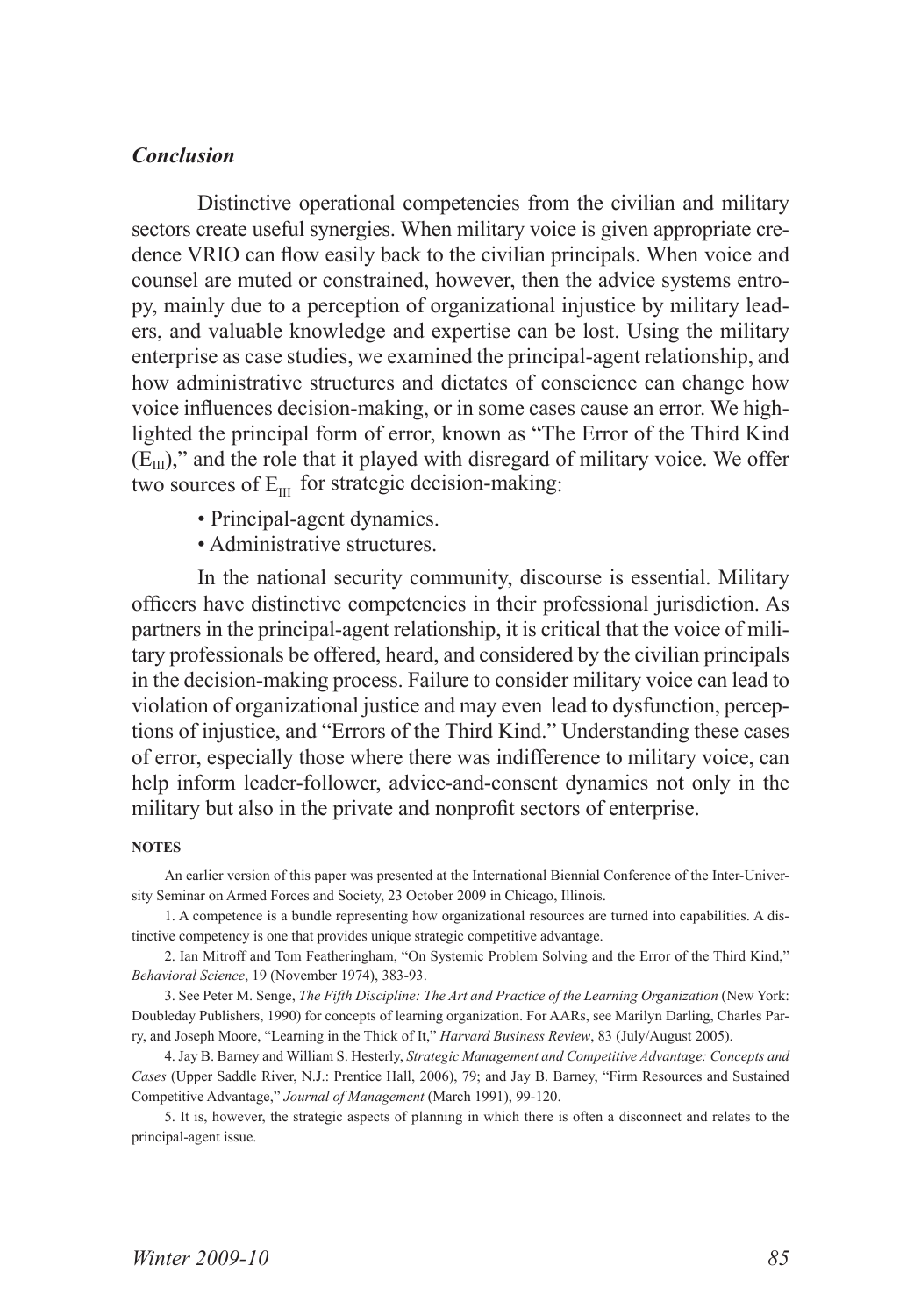6. Burk suggests that the military's distinctive competencies lie in two areas: professional jurisdiction and legitimacy. See James Burk, "Expertise, Jurisdiction, and Legitimacy of the Military Profession," in Don Snider and Lloyd Matthews, eds., *The Future of the Army Profession* (Boston: McGraw-Hill Custom Publishing, 2005), 49.

7. Term borrowed from Joseph S. Nye, Jr., "Security and Smart Power," *American Behavioral Scientist*, 51 (May 2008), 1351-56. The term "soft" power indicates tools that a country uses for attraction to itself, such as diplomacy, intercultural communication, etc. Nye has argued that hard power is characterized by coercion, and soft power is characterized by persuasion, and together they become "SMART" power. Nye has argued, "I think there is an awakening to the need for soft power as people look to the crisis in the Middle East and begin to realize that hard power is not sufficient to resolve it." Nye explains that "solving global problems will require smart power—a judicious blend of the other two powers."

8. Kobi Michael, "The Dilemma behind the Classical Dilemma of Civil-Military Relations: The 'Discourse Space' Model and the Israeli Case During the Oslo Process," *Armed Forces and Society*, 33 (July 2007), 518- 46.

9. William S. Cohen, "Remarks as Delivered by Secretary of Defense William S. Cohen Yale University New Haven Connecticut September 26, 1997" (New Haven, Conn.: 26 September 1997), http://www.defense. gov/releases/release.aspx?releaseid=1459.

10. Senge.

11. Peter Drucker, *The New Realities: In Government and Politics, in Economics and Business, in Society and Worldview* (New York: Harper and Row, 1989).

12. Ray Rees, "The Theory of Principal and Agent Part 1," *Bulletin of Economic Research*, 37 (January 1985), 3-36 and "The Theory of Principal and Agent Part 2," *Bulletin of Economic Research*, 37 (May 1985), 75- 97; and Peter D. Feaver, *Armed Servants: Agency, Oversight, and Civil-Military Relations* (Cambridge, Mass.: Harvard Univ. Press, 2003).

13. David C. McClelland, *The Achieving Society* (Princeton, N.J.: Van Nostrand Co., 1961).

14. Russell Ackoff, *Redesigning the Future: A Systems Approach to Societal Problems* (London: Wiley, 1974).

15. Ian I. Mitroff and Francisco Sagasti, "Epistemology as General Systems Theory: An Approach to the Design of Complex Decision-Making Experiments," *Philosophy of the Social Sciences,* 3 (January 1973), 117-34.

16. Horst Rittel and Max Webber, "Dilemmas in a General Theory of Planning," *Policy Sciences*, 4 (June 1973), 155-69.

17. Ian I. Mitroff and Frederick Betz, "Dialectical Decision Theory: A Meta-Theory of Decision-Making," *Management Science*, 19 (September 1972), 11-24.

18. Early development of the term is found in A. W. Kimball, "Errors of the Third Kind in Statistical Consulting," *Journal of American Statistical Association*, 52 (June 1957), 133-42. See Howard Raiffa, *Decision Analysis: Introductory Lectures on Choices under Uncertainty (Reading, Mass.: Addison-Wesley, 1968) for its use* in decision sciences.

19. Raiffa, 264.

20. Charles D. Allen, *Operational Design of Campaigns: A Hedge against Operational Failures* (Fort Leavenworth, Kans.: Command and General Staff College, School of Advanced Military Studies, 1991).

21. H. R. McMaster, *Dereliction of Duty: Lyndon Johnson, Robert McNamara, the Joint Chiefs of Staff, and the Lies that Led to Vietnam* (New York: HarperCollins, 1997).

22. Eliot A. Cohen, *Supreme Command: Soldiers, Statesmen, and Leadership in Wartime* (New York: Anchor Books, 2002).

23. Risa A. Brooks, *Shaping Strategy: The Civil-Military Politics of Strategic Assessment* (Princeton, N.J.: Princeton Univ. Press, 2008).

24. Bob Woodward, *Plan of Attack* (New York: Simon and Schuster, 2004) and Bradley Graham, *By His Own Rules: The Ambitions, Successes and Ultimate Failures of Donald Rumsfeld* (New York: Public Affairs, 2009).

25. Drucker. Here Drucker's cautionary observation that "the future has already happened" is relevant, in the sense that those intimately involved in the situation, such as General Shinseki, may foresee events that do not fit into present-day assumptions. They then lend their voice to the new realities that must be considered and the error